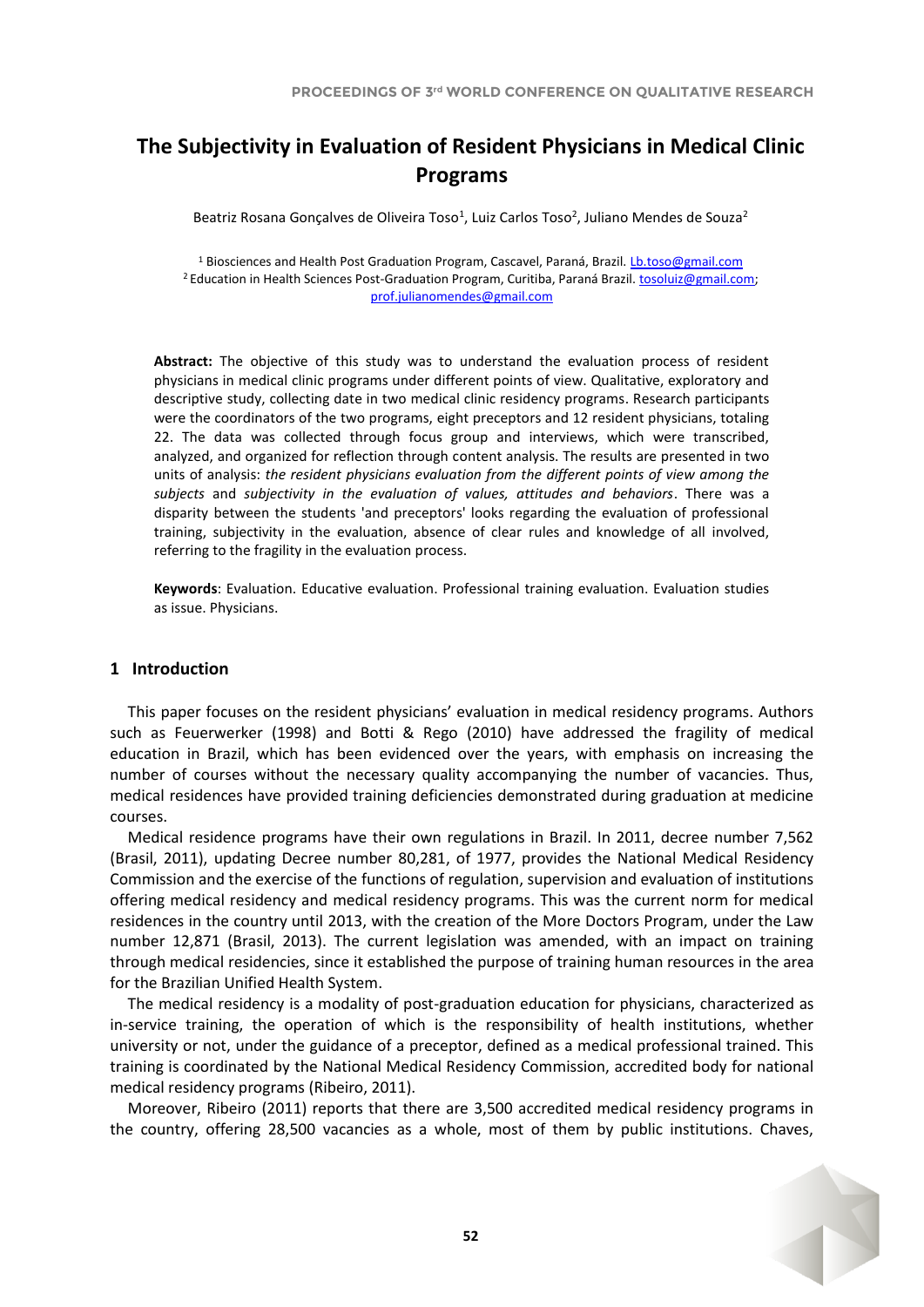Borges, Guimarães, & Cavalcanti (2013) evaluated 362 educational institutions with a residence offer and said that in 2011, 7,931 places were offered, predominantly in the southeastern (42.8%), followed by the northeastern (16.4%) and the southern region (15 %). Four specialties concentrated more than 57% of the positions: Medical Clinic, Pediatrics, General Surgery and Gynecology/Obstetrics.

The teaching in medical residences is characterized by theoretical-practical teaching, with a workload of 60 hours per week. Feuerwerker (1998) agrees with the statement that says the process of combining theoretical knowledge acquired with clinical experience promotes medical practice success. The author adds that only experience gained through practice may complete the physician training, since clinical experience takes place by the professional ownership following patients, not just the disease itself.

For the medical residency programs evaluative process, the concept of evaluation proposed by Zeferino & Passeri (2007) was adopted, which mentions three moments: before teaching, establishing a prior knowledge diagnosis; during teaching, called formative, aiming to give feedback to the student about the teaching process, which can be proactive or reactive; and, finally, after teaching, called summative, evaluating the progression of the student along the stages.

Furthermore, as example of evaluation tools in medical residency programs, Williams, Verhulst, Mellinger, & Dunnington (2015), studied the application of an instrument with the purpose of developing performance evaluation, called Operative Performance Rating (OPR). Santos & Salles (2015) constructed and validated an instrument to measure the acquisition of technical skills in performing operations, increasing difficulty degrees, to be used in general medical residency. Goldflam, Bod, Della-Giustina, & Tsyrulnik (2015), disclosed a strategy adopted by emergency medical residency program comparing the residents' self-assessments with the residency program evaluation milestones.

In addition, the study by Iblher, Zupanic, & Ostermann (2015) developed and validated a Resident Physician Assessment Form called Questionnaire D-RECT German (Dutch Residency Educational Climate Test). Other study by Khan, Siddiqui, Thotakura, Hasan, Luni, & Sodeman (2015) examined the experience of using scores of evaluation programs, such as the In-Trainning Examination (ITE), as an indicator of performance in the American Board of Internal Medicine (ABIM) evaluation process. Mainthia, Tarpley, Davidson, & Tarpley (2014) in a general surgery residency program, compared the association between resident performance and compatibility with rewards as the best resident investigator, best educator, and best overall resident.

In Brazil, the residency programs must periodically evaluate the resident, at least every quarter, either by oral or written test, practice, or scale of attitudes and have a monograph to complete the course. Thus, in this research, the central guiding question was: how is the evaluation of the resident physician in two residency programs in medical clinic?

In this way, identifying how professionals are evaluated, whether only technically or from the point of view of integral care and ethical principles, may contribute to their formative process. Thus, the objective of the study was to understand the evaluation process of resident physicians in medical clinic programs under different points of view.

# **2 Methodology**

The study adopts a qualitative approach, with an exploratory and descriptive model, developed in Cascavel, Paraná, Brazil, in two health institutions, one public, henceforth denominated institution A and a private teaching hospital, denominated institution B. The field research institutions integrate

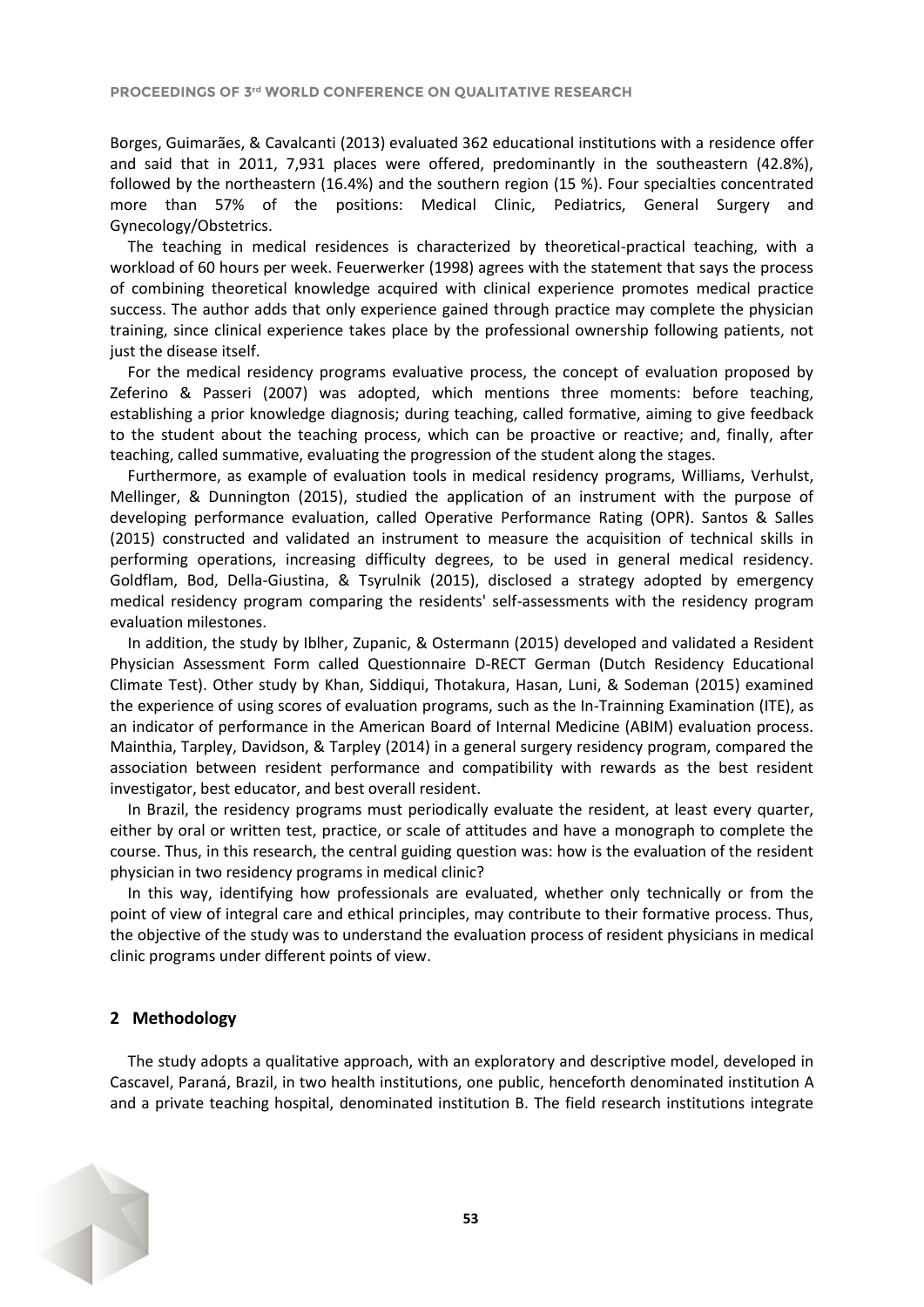the network of hospital care in this municipality and the residency programs are linked to the medical courses of both institutions.

The medical residency program in institution A is characterized by a two-year-duration, in a special workload of sixty hours per week, distributed in forty-eight weeks per year, totaling a minimum annual workload of 2,880 hours of activities, and maximum of 3,200 hours. This program offers six vacancies per year, from a total amount of 12 vacancies. The course was approved by the National Board of Medical Residency in 2003, under the approval number 103/2003 and started its first classes in 2004. Since the beginning, 37 medical specialists have been trained (Coreme HUOP, 2016).

Moreover, the medical residency program in institution B is characterized by a two-year-duration, offering two vacancies per year, from a total amount of four vacancies. The program was approved by the National Medical Residency Commission in 2012, under the approval number 223/2012 and began its first classes in 2012, having trained two medical specialists so far. The course recredentials were obtained in 2015, under the number 692/2015 (Coreme São Lucas - FAG, 2016).

The research participants were the coordinators of the two training programs, the preceptors, being five in A and three in B, totaling eight preceptors. As for residents, in institution A, eight participated in the research and in institution B, three participated, being 11 residents, totaling 21 individuals.

Participants in the focus group activity and/or interviews were identified in order to ensure their anonymity, according to the following abbreviations: interview with coordinator A (ICA), focal group with preceptors A (FGPA), focal group with residents A (FGRA), and so on for all other participants.

For the data collection with the coordinators a semi-structured interview was carried out, considering a script adaptation from Botti (2009) and Castells (2014), which is characterized by having central questions to start the discussion and allow the addition of new questions as the interview develops. The data were collected by the main researcher supported by two assistants, without a direct relation with the services, among October, 2016 and March, 2017.

Four focal groups (two residents, one in each course and two preceptors, also one in each course) were performed to data collection, with preceptors and resident students. Both activities with the focus groups and the interviews with the coordinators were recorded supported by simultaneous text annotations. The interviews were transcribed and analyzed, compared to the text of the simultaneous annotations and then organized for analysis through content analysis (Bardin, 2011, p. 50). This author suggests working on the speech meaning, taking into account the meanings (content), form and distribution of these contents (formal indexes and co-occurrence analysis). The main researcher developed the manual data coding, using word-based spreadsheets, double conferencing by an assistant researcher and evaluation of the researcher's supervisor, to ensure rigor to the process.

Considering the readings, reflections and analysis of the data, they were grouped in two units. Themes were produced by the convergences and/or divergences in the testimonies and based on the sense cores emerged from the data. Thus, the results were presented in two thematic units: *the resident physicians evaluation from the different points of view among the subjects* and *subjectivity in the evaluation of values, attitudes and behaviors*. In this paper we present just the results from unit two.

The research was approved by the Human Research Ethics Committee of Faculdades Pequeno Príncipe, and the research follows the ethical precepts of resolution 466/12-CNS. The process was registered under the number 56350616,9,0000,5580 and approved under the number 1,677,860.

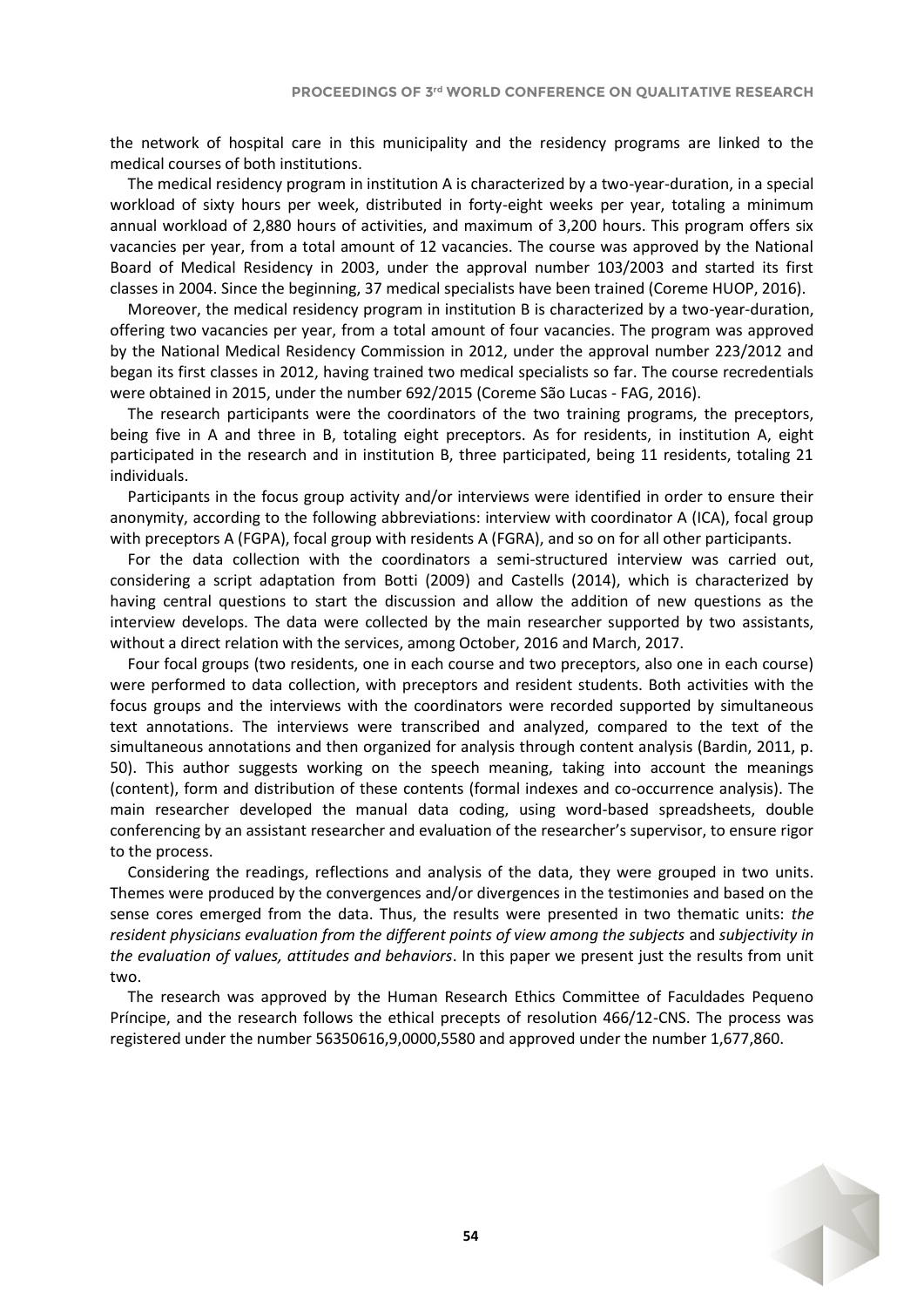# **3 Results**

#### **Subjectivity in the evaluation of values, attitudes and behaviors**

Participants define the evaluation as subjective, regarding the acquisition of knowledge, values, attitudes, behaviors, interpersonal relationship and/with patients, attendance, and quality in medical actions: *Evaluation that is considered subjective, in a one-year period, four of them subjective and one theoretical (FGRA). There are objective and subjective evaluations, for me, it is a little "obscure" what is evaluated. I know it exists, but I don't know exactly how it is done. [...] They don't tell us what we need to improve or what we need to evolve. So, by the end, if we don't get an ear jerk, it's because everything is right (FGRB).*

Subjectivity is also presented in the preceptors 'speech, corroborating the residents' perception that the evaluation is not clear, with an instrument known by all of them, but by the relation established in the teaching-learning routine: *Evaluation coming from all preceptors, we evaluate punctuality, commitment, knowledge, resolution, posture ... But each one scores the way he/she thinks is the most appropriate, but we don't have an instrument (FGPA). There is no objective evaluation [...] The evaluation is in the day by day, it is in the discussion of cases [...] subjectively. [...] I think we don't evaluate the resident. There is no script, no script like in other services. I have been for four years and have never done an evaluation, nor a question of a test, nor do I know if they do test or monography. [...] I think the coordinator applies a test (FGPB).*

In contrast, one program's coordinator believes the evaluation is clear, well defined, and it is known by all of them, mentioning what is expected to be evaluated, the grade assigned and the proportion of the subjective score in relation to the objective one: *All the preceptors who were in contact with the residents give a subjective score. [...] We also make a mandatory annual theoretical assessment, a multiple-choice test [...] is added to the other four subjective ones (ICA).*

For the other program, it is evident that there is no defined criterion for subjective evaluation, as the participants also stated: *I have nothing formalized about this evaluation, it is a subjective evaluation, there is nothing written about the questions that are evaluated, it is not available to the residents themselves. But in this subjectivity, I evaluate the attendance of the residents, their presence and their arrival times, and beyond the day by day and their theoretical knowledge (ICB).*

In relation to the specific skills acquisition, the resident also thinks to be evaluated subjectively: *So, it is very subjective how I think I am evaluated. You end up having the confidence of the bosses to perform certain activities that you haven't had before, it is perceived that in a certain way we have autonomy, it is how we know we are progressing, from the technical point of view (FGRB).*

The evaluation of values and attitudes also emerges as subjective in the speech of the preceptors and coordinator of one program*: I think that the field of subjectivity emerges again. [...] Total Subjectivity (FGPB). There is nothing organized [...] the ethical concept is evaluated in a subjective way (ICB).*

Also, regarding the evaluation of behaviors and attitudes, subjectivity is present in the focal groups of all subjects, despite the residents not to be aware of evaluation process of these attributes: *We believe so, but we don't know how. [...] We are never told whether what we do is right or wrong. [...] We have had negative feedback from evaluation and behavior, but not from an individual level. [...] They were placed in the following way: "I am not visibly present for you, but I listen to things in the corridors, I have contacts, even the academic ones", that is, are the academics who evaluate us? [...] If for preceptory we are good at something, we don't know. [...] They tell us that we are bad for this or that. You're bad because you're bad. They tell us that we are irresponsible, without commitment, without interest. [...] My impression is the following, if you do your duty, and do the test well, comply* 

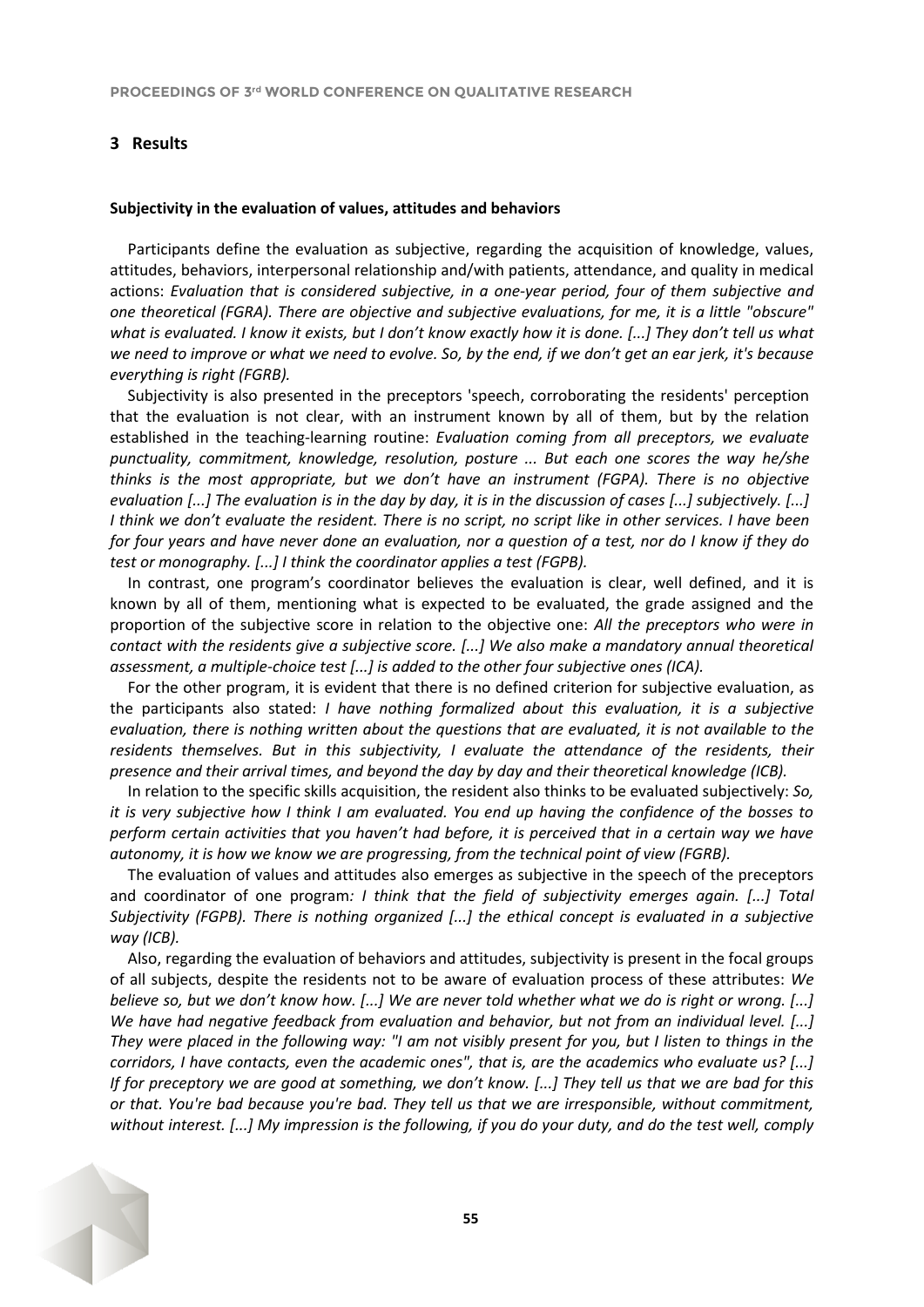*with the monography, you will be approved, but you will not know what your evolution was during those two years (FGRA). They are evaluated informally, we don't have a checklist, but assiduity, punctuality, doctor-patient relationship is addressed [...] The respect part with preceptory, since we have a hierarchy to be followed [...] I think it is evaluated, but I don't know if there is a preceptory meeting to evaluate us about this issue of posture and commitment issue (FGRB).*

Regarding the interrelationship between knowledge and technical ability versus behaviors and attitudes, the evaluation was again subjective, without clear criteria for residents, preceptors and coordinators: *I think even more than behavior, what counts is your relationship with the preceptors [...] but if you are not so close to your preceptor, you will get a worse grade. My behavior and my work will not make my grade, what will do that is my relationship with the preceptor, if there is empathy between the resident and the preceptor, the grade will be good (FGRA). I believe that if someone sins in one of these aspects, at the end a medium score could be given. By the contrary, if the resident is very good in practice but not at the relationship with the preceptor he/she ends up having a very large standard deviation than a more homogeneous person (FGRB). I think it's more feasible for you to have less knowledge and more posture (FGPA). Most importantly, it is not technical skill, but a moral skill, respect and care for patients (FGPB). This I evaluate well and take into consideration in the subjective score (ICB).*

In the testimonies, there is a dependence relationship on what the preceptor considers important in the teaching-learning process, the question of empathy, closeness, and relationship, which are important for a good teacher-student relationship. On the other hand, this behavior should not prevail as an imposition or power relation from one to another, in this case from the preceptor to the resident.

## **4 Discussion**

Regarding the subjectivity of the evaluation as the acquisition of knowledge, values, attitudes, behaviors, interpersonal relationship and/with patients, assiduity, quality in medical actions, are evidenced in this study. Contrarily, Venturelli (2015, p. 45) focuses on the role of the mentor/supervisor/preceptor, the necessity to "lead the student to face a set of important concepts, ideas and techniques that provoke significant contradictions and concerns to unfold their creativity, flexibility, and metacognitive reflection."

Moreover, to make this happen, clear ways of evaluation are needed, such as: problem-based learning (PBL), clinical teaching simulation, evaluation tools, portfolios, a structured clinical practice assessment known as the OSCE (Objective Structured Clinical Examination), 360° that was born in the business world with the purpose of giving the employee the necessary feedback and stimulating to improve his/her performance, behavior or both, and give management the information needed to make decisions in the future (Venturelli, 2015, p. 43).

The absence of evaluation tools was corroborated in the focus groups with preceptors. Contrary to the studied reality, the adoption of clear and accurate assessment strategies should include the use of specific methods to obtain information, considering its attributes, such as: validity, reliability, feasibility, equivalence, acceptability, educational impact and effect catalytic activity, according to Troncon (2016).

In addition, there is a need for an evaluation program in which its definition must be made explicit and a transparent description of the philosophy, strategy, procedures and methods employed, as well as the way the data are analyzed and the decisions are taken. This information need to be accessible to all participants in the teaching-learning processes: students, professors, coordinators and administrative staff (Troncon, 2016).

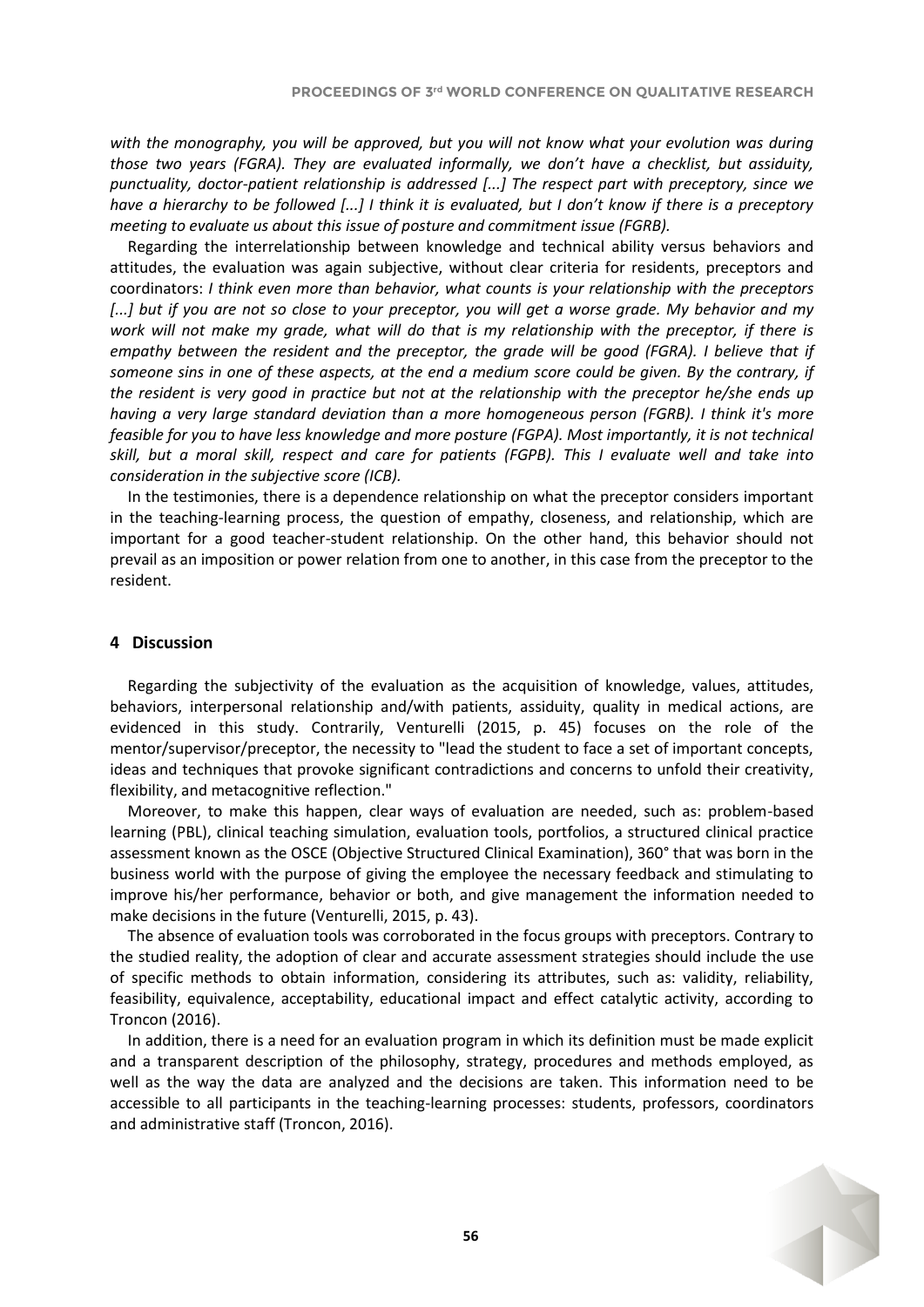Although the coordination of one of the programs believes that the evaluation is clear, welldefined and well-known to all, these beliefs were not found in the testimonies of preceptors and residents. In relation to the evaluation criteria access by the participants, Troncon (2016) mentions that it is usual in the medical students' evaluation, as the predominant model, the evaluation of learning, when it should be for learning. As revealed by our study, rather than increasing the frequency students receive feedback, their quality and effectiveness need to be improved, which is not happening in the evaluated programs, since only the coordination of one service perceives it as known for all participants in the process.

Regarding the skills acquisition supported by preceptors, both preceptors and residents reported the difficulty of evaluation, because the residents do not perceive what they are being evaluated and the preceptors mention to apply a daily evaluation, without specifying what it consists of. On the contrary, in the study of Sant'Ana & Pereira (2016), about the preceptor supervision, they found the preceptor was considered as fundamental to the teaching-learning process and being a preceptor means transmitting knowledge and being responsible for vocational training. They concluded that, from the perspective of medical doctors, the preceptory contributed to the training of future professionals. The poorly structured and poorly performed preceptory can cause a reduction in learning and, consequently, great harm to the practical, human and ethical training of future health professionals.

On the other hand, when preceptors affirm that they evaluate daily activities, Castells, Campos & Romano (2016) support this statement, saying that preceptorship is a set of skills to be learned, and that clinical professors learned these skills by trial and error. The study, based on the reality of dayto-day teaching, integrates and synthesizes valuable experiences for students and preceptors, sharing knowledge with others.

Residents suppose preceptors know about the students' capacity to perform skilled technical and scientific activities, as they do not receive feedback on their practices. About this situation, Sordi, Lopes, Domingues, & Cyrino (2015, p.732), introduce the evaluation theme by saying that "we live in evaluation-oriented times, which has often been confused with merely measuring the detached results of the processes that originated them, as well as the factors interfering over them".

Reflecting on the evaluative practice found in our research is necessary, since the results pointed out the most modern and responsible evaluation proposals are followed, with evaluation along the process and not only at the end. Thus, a reflection and discussion about the intentionality in the evaluating process may be required, as well as the purposes and the negotiations among individuals in order to promote learning (Sordi, Lopes, Domingues, & Cyrino, 2015).

Taking into account behaviors and attitudes, residents say they are evaluated by blinded eyes, that is, there is no evaluation of the preceptor, with a feedback on improvements, but the evaluation is made based on information provided by third parties, including the unit staff, other medical students and other professionals that do not integrate the preceptory. Contrarily, Pricinote & Pereira (2016) affirm the importance of giving feedback to the evaluated subject, which is defined as the response given to the evaluated and the expected performances, to reflect on the process and then transform the practice.

As the residents of this study say, the evaluation resembles as described in the study by Oliveira, Melo, Rouiller, Ferreira, Carneiro, & Püschel (2015), reflecting the evaluation in undergraduation courses has been made in a limited way, using summative strategies/procedures, applied at the end of a teaching period, referring to the maintenance of an old and persistent evaluation culture, which prioritizes the use of written tests.

Another aspect mentioned by residents considers the relationships. In this context, the domination of the assessor is revealed on the evaluated ones. In the health learning process, focusing on care, the ethics of care is expressed as a voice for reason, emotion and part of the human

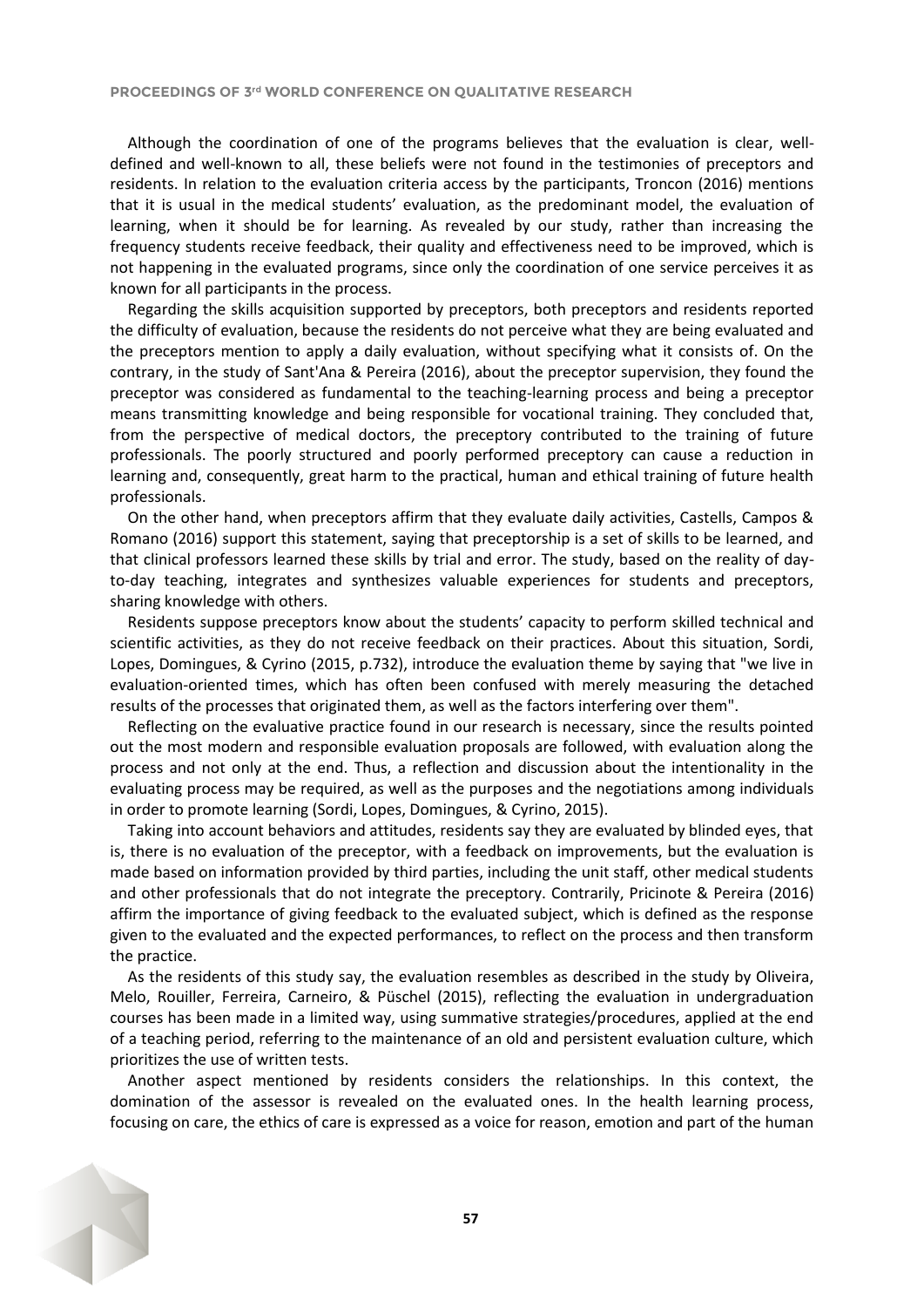condition, since we are relational and interdependent. Thus, the ethics of care is grounded in relationships, the importance of having a voice, under an inductive, therefore, psychological logic (Mayernyik, & Oliveira, 2016). Thus, contrary to what was found in this study, relating the superiority and dependence of the evaluated subjects to the assessor is not possible, and even less, to be at the mercy of the preceptor relationship to obtain a good evaluation.

The preceptors' statements indicate a tendency to consider ethical and relational skills more important than technical-scientific ones. In this regard, Mayernyik & Oliveira (2016) report there are conscious efforts in the medical area to develop empathic abilities, which are valuable for physicians and patients in an increasingly fragmented and technological world of modern medicine. However, attention is drawn to the necessary balance in this practice, since empathic and relational skills, as well as technical-scientific ones, should be intrinsic, without one aspect standing out from another.

## **5 Final Considerations**

The reality about the evaluation in residency programs in medical clinics was worrisome. Discussions about evaluation changes are required, as in other countries, with the adoption of clear criteria for all parts involved.

Thus, the medical evaluation during the training process in the residency programs studied is performed only after a training period, the summative process, selecting the resident to the next stage, as determined by the regulations. Moreover, subjective assessment is not clear, mainly due to the lack of evaluation tools known and adopted by all subjects.

Carrying out more studies was perceived as necessary, in order to cover the national reality and to highlight if this is a recurring problem in this scenario, including other methodologies than qualitative, to outstand the concern and allow reflection, promoting training and evaluation changes for the residency programs.

# **References**

Bardin, L. (2011*). Análise de conteúdo.* São Paulo: Edições 70.

- Botti; S. H. O. (2009). O papel do preceptor na formação de médicos residentes: um estudo de residências em especialidades clínicas de um hospital de ensino. *Tese* (Doutorado) - Escola Nacional de Saúde Pública Sergio Arouca, Rio de Janeiro, 104 f.
- Botti, S. H. O., & Rego, S. (2010) Processo ensino-aprendizagem na residência médica. *Revista Brasileira de Educação Médica,* 34(1), 132 – 140.
- Brasil. (2011). Ministério da Educação. Decreto número 7.562, de 15 de setembro de 2011. *Dispõe sobre a Comissão Nacional de Residência Médica e o exercício das funções de regulação, supervisão e avaliação de instituições que ofertam residência médica e de programas de residência médica.* Brasília (DF): MEC.
- Brasil. (2013). Ministério da Saúde e da Educação. Lei número 12.871, de 22 de outubro de 2013. *Institui o Programa Mais Médicos, altera as Leis número 8.745, de 9 de dezembro de 1993, e número 6.932, de 7 de julho de 1981, e dá outras providências.* Brasília (DF): MS/MEC.

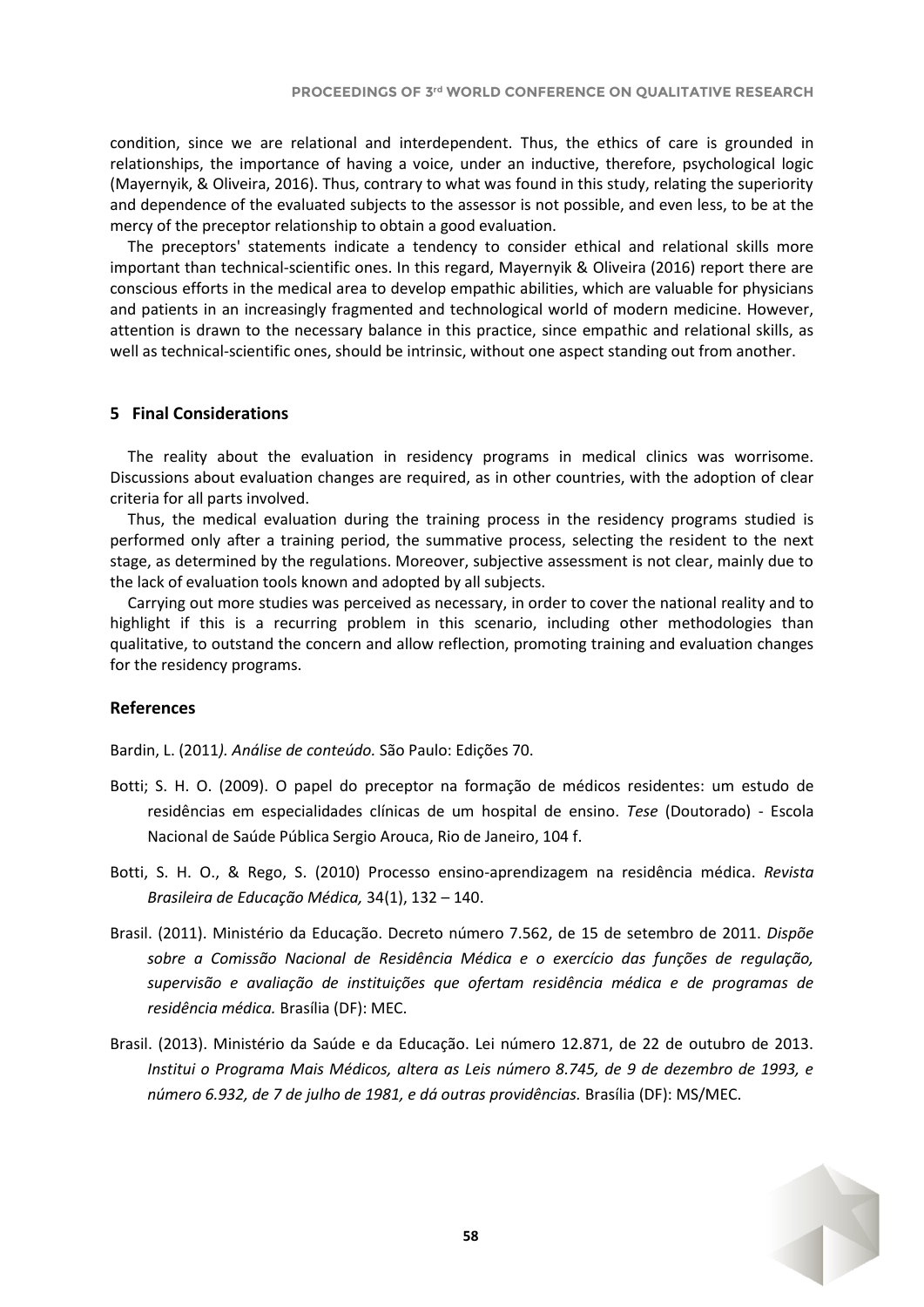- Castells, M. A. (2014). Estudo dos programas de residência médica em medicina da família e comunidade: a questão da preceptoria. *Dissertação* (Mestrado), Escola Nacional de Saúde Pública Sergio Arouca, Rio de Janeiro, 83 f.
- Castells, M. A., Campos, C. E. A., & Romano, V. F. (2016). Residência em medicina de família e comunidade: atividades da preceptoria. R*ev. Bras. Educação Médica,* 40(3), 461-469.
- Chaves; H. L; Borges; L. B; Guimarães D. C., & Cavalcanti, L. P. G. (2013). Vagas para residência médica no Brasil: onde estão e o que é avaliado. *Rev. Bras. Educação Médica,* 37(4), 557 – 565.
- Coreme São Lucas/FAG. (2016). Informações de arquivo. Cascavel: HSL/FAG.
- Coreme HUOP. (2016). Informações de arquivo. Cascavel: HUOP.
- Feuerwerker, L. (1998). Mudanças na educação médica e residência médica no Brasil. *Interface: comunicação, saúde, educacao,* 3(s/n), 57-70.
- Goldflam, K., Bod, J., Della-Giustina, D., & Tsurinik, A. (2015). Emergency medicine residents consistently rate themselves higher than attending assessment on ACGME milestones. *West J Emerg Med,* 16(6), 931-935.
- Iblher, P., Zupanic, M., Ostermann, T. (2015). The questionnaire D-RECT German: adaptation and test theoretical properties of an instrument for evaluation of the learning climate in medical specialist training. *GMS Zeitschrift für Medizinische Ausbildung,* 32(5), 1-14.
- Khan, A. R., Siddiqui, N. S., Thotakura, R, Hasan, S. S., Luni, F. K., Sodeman, t., et al. (2015). Evaluation and enhancement of medical knowledge competency by monthly tests: a single institution experience. *Advances in Medical Education and Practice,* 6(s/n), 571-575.
- Mayernyik, M. A., & Oliveira, F. A. G. (2016). O cuidado empático: contribuições para a ética e sua interface com a educação moral na formação em saúde. *Rev. Bras. Educação Médica,* 40(1), 11- 20.
- Mainthia, R., Tarpley, M. J., Davidson, M., & Tarpley, J. L. (2014) Achievement in surgical residency: are objective measures of performance associated with awards received in final years of training? *Journal of Surgical Education,* 71(2), 176-181.
- Oliveira, L. B., Melo, V. F. A., Rouiller, A. P. T., Ferreira, N. C., Carneiro, T. A. B., & Püschel, V. A. A. (2015). Estratégias de avaliação da aprendizagem aplicadas no ensino de graduação em enfermagem no Brasil. *Revista Iberoamericana de Educación e Investigación en Enfermería,* 5(1), 57-62.
- Pricinote, S. C. M. N., & Pereira, E. R. S. (2016). Percepção de discentes de medicina sobre o feedback no ambiente de aprendizagem. *Rev. Bras. Educação Médica,* 40(3), 470-480.
- Ribeiro, M. A. A. (2011). *Apontamentos sobre a residência médica no Brasil.* Brasília (DF): Câmara dos Deputados/consultoria Legislativa.